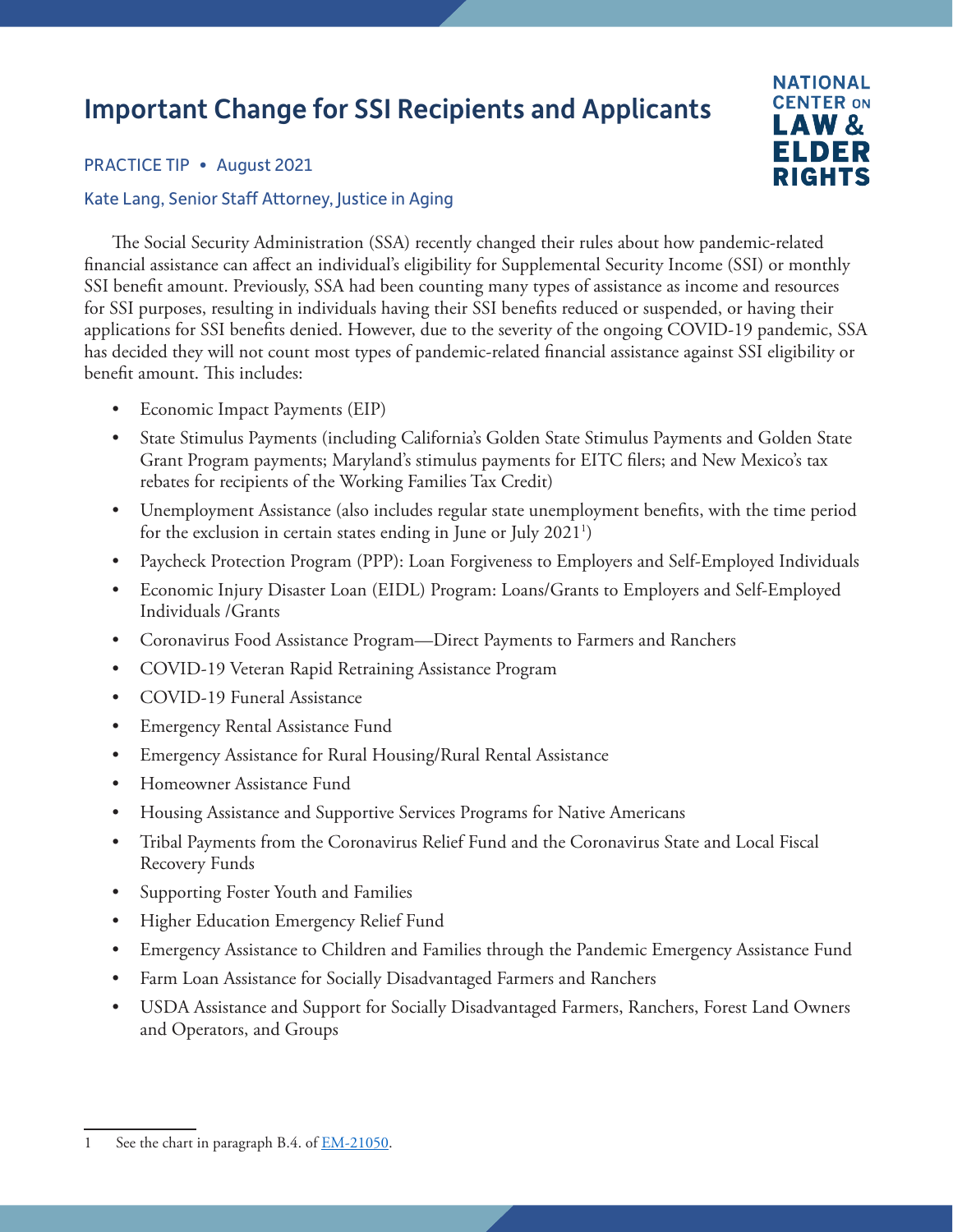SSA has identified all of these types of pandemic-related financial assistance as "disaster assistance." This means they are excluded from being counted as a resource indefinitely, without a time limit.<sup>2</sup>

SSA is now reviewing SSI applications, redeterminations, appeals, and other records going back to the beginning of the COVID-19 pandemic in March 2020, to restore SSI payments for people whose SSI was affected by receiving any of the assistance listed above.

In most cases, the individual will not need to do anything. If SSA does not need any additional information, they will restore the SSI benefits going forward and also send a lump sum of any "underpaid" benefits that were missing since March 2020.3 SSA will mail a letter explaining the payments to the most recent address they have on record for the individual. If the person has an appointed representative or a representative payee, SSA will also send this information to the representative.

If SSA needs additional information from the person before they can restore their SSI benefits, or if they need to take a new SSI application, they will mail a letter. The letter will explain that SSA needs to talk with the person at a scheduled appointment. Generally, this appointment will take place by telephone.

## **PRACTICE TIP**

Bank account balances above the \$2,000 resource limit (\$3,000 for an eligible couple) will require additional information from the individual, and manual actions by an SSA employee to apply the pandemic-related resource exclusions. SSA has instructed their employees to "Accept the individual's reasonable allegation regarding how much assistance was retained and how the funds were held. . . ."4 SSA employees should not be requiring further documentation to be submitted in these situations.

If the person has moved since their SSI benefits were reduced or suspended, then they need to call their local SSA office to report their new address. They can find the telephone number by using SSA's [office locator.](https://www.ssa.gov/locator/)

Individuals do not need to wait until they receive a letter from SSA to contact their local SSA office to provide any information needed to restore their SSI benefits. Advocates assisting older adults with these issues can be proactive and start assisting clients with contacting SSA to access or restore SSI benefits now. Individuals can also call their local SSA office or the national toll-free number (1-800-772-1213) if they are interested in filing an application.

<sup>2 20</sup> CFR 416.1237; POMS SI 01130.620, Disaster Assistance ([secure.ssa.gov/poms.nsf/lnx/0501130620](https://secure.ssa.gov/poms.nsf/lnx/0501130620)), SI 01130.700, Identifying Excluded Funds That Have Been Commingled With Non-excluded Funds [\(secure.ssa.gov/poms.nsf/](https://secure.ssa.gov/poms.nsf/lnx/0501130700) [lnx/0501130700](https://secure.ssa.gov/poms.nsf/lnx/0501130700)).

<sup>3</sup> These retroactive benefits are not counted as income and will not be counted as a resource for 9 months following the month in which they are received. POMS SI 01130.600, Retroactive Supplemental Security Income (SSI) and Retirement, Survivors and Disability (RSDI) Payments ([secure.ssa.gov/poms.nsf/lnx/0501130600](https://secure.ssa.gov/poms.nsf/lnx/0501130600)). If more than \$4,765 is paid in retroactive benefits for a child on SSI, that money must be deposited in a dedicated account. POMS SI 01130.601, Dedicated Accounts for Past-Due Benefits Due to Individuals Under 18 Who Have a Representative Payee [\(secure.ssa.gov/poms.nsf/](https://secure.ssa.gov/poms.nsf/lnx/0501130601) [lnx/0501130601](https://secure.ssa.gov/poms.nsf/lnx/0501130601)).

<sup>4</sup> EM-21050 at paragraph C.1.